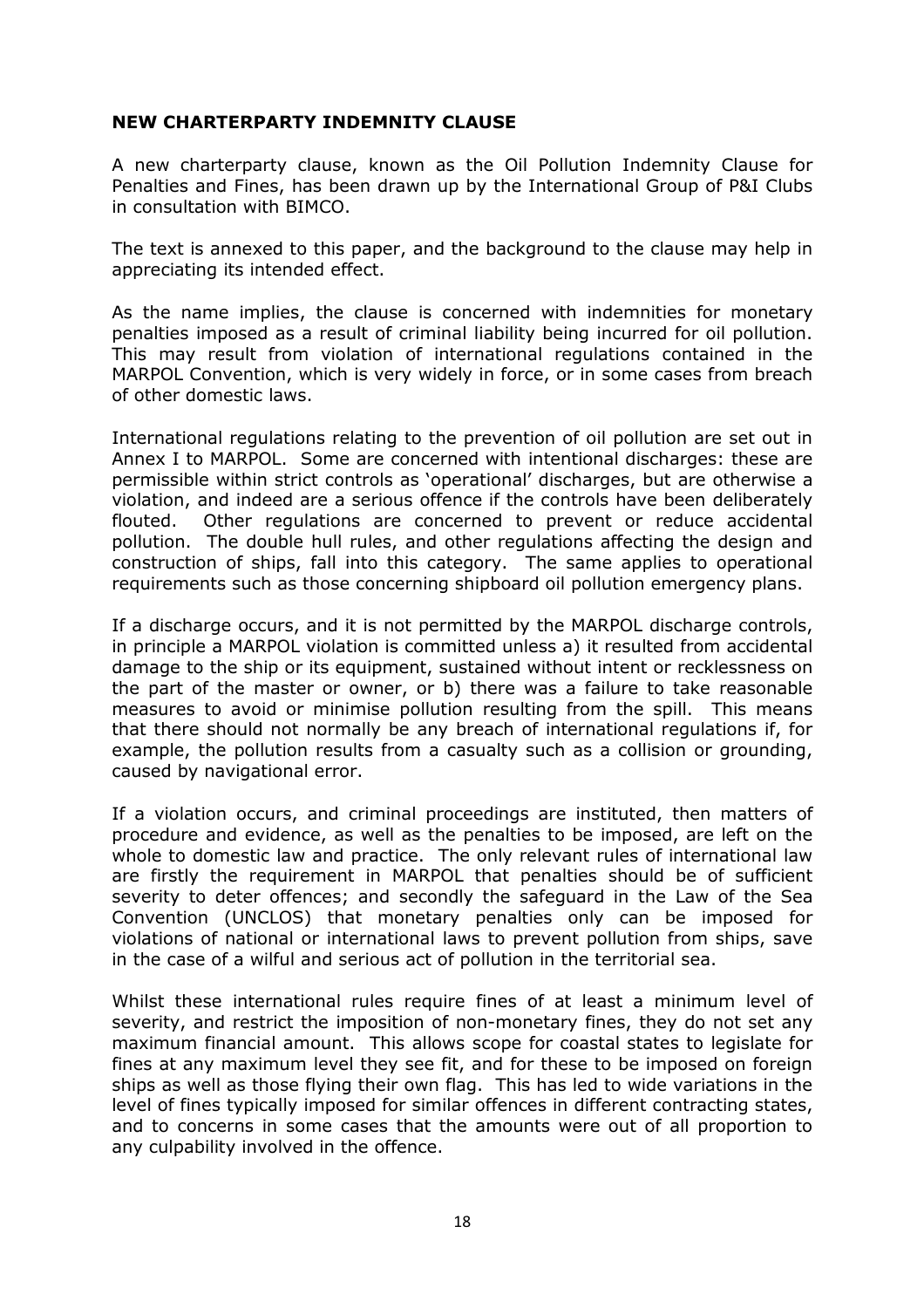Coastal states have also increasingly claimed jurisdiction under UNCLOS to enact domestic laws which apply more stringent rules within their territorial seas and exclusive economic zones than international standards. Some impose criminal liability and stringent penalties for accidental pollution resulting from ordinary negligence, and in some cases even on a strict liability basis, regardless of fault. The validity of these laws has sometimes been controversial, as in the case for example of the EU Directive on Criminal Sanctions for Ship-source Pollution.

Normally the parties most affected by these laws have been the owners and masters of ships, and other ships' personnel. However another facet of growing criminalisation has been a tendency toward imposition of liability on other parties, notably charterers.

The most striking example to date of charterers incurring criminal liability for pollution is the Erika incident (France, 1999), in which the major oil company Total was held criminally liable under French legislation for 'imprudence' in chartering the 21-year-old single hull tanker to carry a cargo of heavy fuel oil.

Another development in the same general direction has been the introduction in Australia of federal legislation extending criminal liability for marine pollution to the charterers of ships. This legislation – contained in the Maritime Legislation Amendment Act, 2011 – now makes charterers punishable for such offences as well as owners and masters, and it also significantly increases the maximum financial penalties. These have been raised to some A\$ 2.2m (US\$ 2.3 million) for an individual, and they may be multiplied by a factor of five for a corporation, taking the maximum penalty to A\$ 11m (US\$ 11.5m).

It remains to be seen whether in practice charterers will be prosecuted or convicted only in cases where their conduct has in some way caused or contributed to the incident. In the Laura D'Amato incident in Sydney Harbour (1999), where a spill resulted from a valve being left open, the court convicted and fined the chief officer, who was found to have been negligent, and also the owners as his employers. Whilst technically the master was also guilty of a strict liability offence, the court decided against imposing on him any penalty as he had not been personally at fault. It is possible that the same approach may be taken in relation to charterers, but in theory the legislation enables them to be penalised on a strict liability basis.

Uncertainty about this exposure, and concern at its potential magnitude, led some charterers, such as major oil companies, to seek clauses in charterparties indemnifying them against any financial penalties incurred in this way. They were also concerned to establish that they were free of any obligation to take measures in response to an incident.

Some of these clauses did not preserve an owner's right to limit liability or contained other provisions imposing liability which would be uninsurable under normal terms of P&I cover.

In order to address concerns raised by the new law, the International Group has drafted, in consultation with BIMCO, a recommended clause for inclusion in charterparties. The clause is not specific to the situation in Australia and has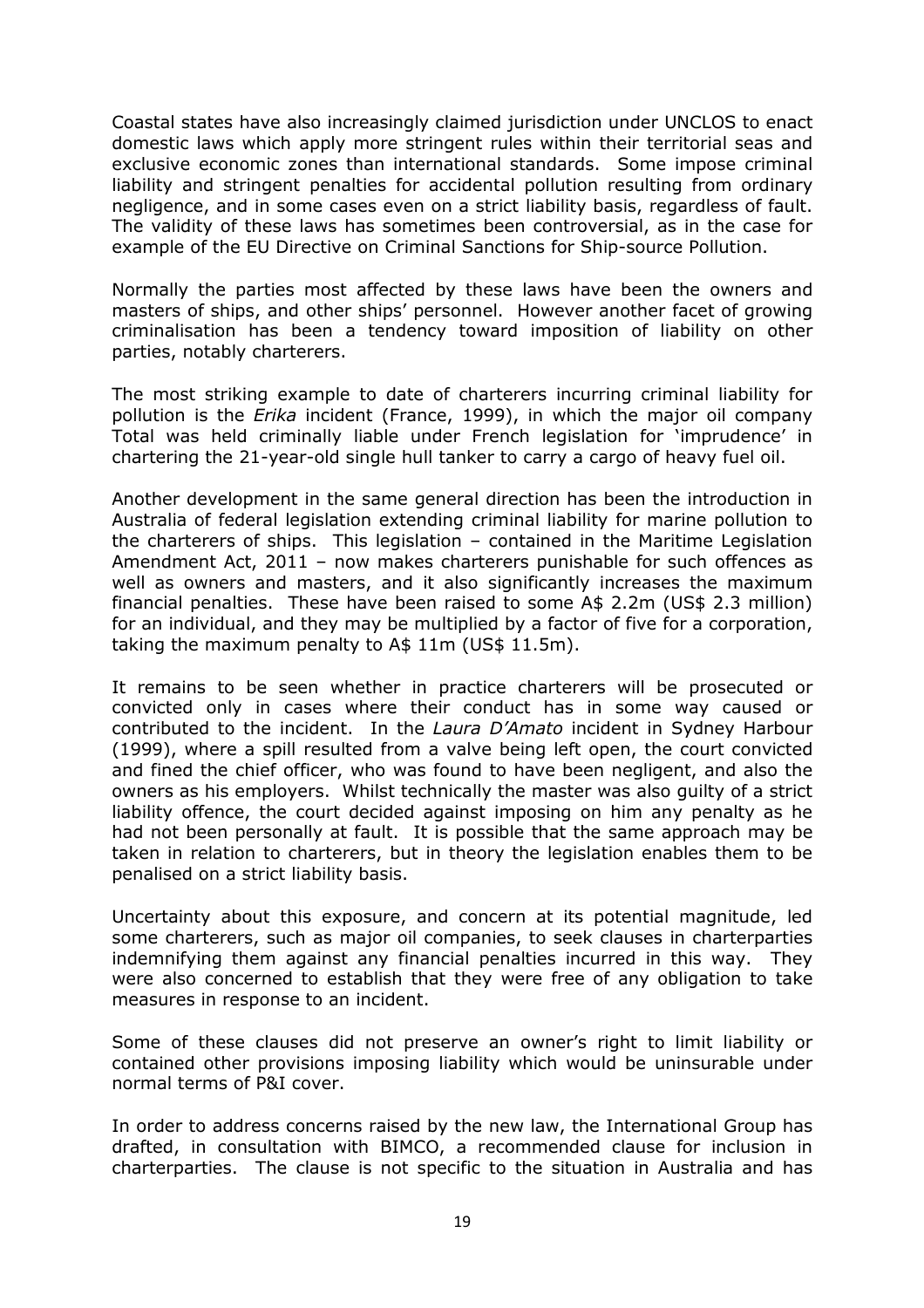general application on the subject of fines and penalties for oil pollution. The text is appended to this paper.

Paragraph (a) of the Clause affirms owners' overall responsibility for responding to a pollution incident, i.e. a discharge (or threat of discharge) of oil, oily mixture or oily residue. This reflects the normal position under international laws governing incident response.

Paragraph (b) provides for owners to indemnify charterers if they incur strict liability for any penalties or fines as a result of a pollution incident caused by the act or negligence of the owner, master or crew (e.g. navigational error). It also creates a reciprocal indemnity where owners incur strict liability as a result of an incident for which the charterer is responsible (e.g. due to nomination of an unsafe berth).

These rights of indemnity are subject to two express provisos. The first reduces the amount recoverable where there is contributory fault, and the second makes the indemnity conditional on recovery of fines and penalties not being prohibited under the law governing the charterparty. These provisos are designed among other things to ensure that Club cover is not prejudiced on the grounds that liability has been contractually assumed where it would not otherwise have been incurred under the applicable law.

An indemnity under the clause may include any reasonable legal costs or other expenses which either party incurs in defending proceedings, or is ordered to pay, irrespective of whether any fine or other penalty is actually imposed.

Paragraph (c) provides that nothing in the Clause is to prejudice any defence, any right to limit liability, or any right of recourse of either party. Paragraph (d) is designed to ensure that similar rights and obligations in any other contracts in the same charterparty chain.

At the end of the day, though a variety of different scenarios can be envisaged, the Clause should not greatly alter the existing position. So far as English law is concerned, in most circumstances a fine incurred as a result of an incident for which another party was responsible should give rise to a claim in tort, or for damages for breach of contract. There may be complications where the incident resulted from more than one cause, but the fine relates specifically to fault found on the part of the party penalised. In other words, if a fine is imposed not by reason of the incident itself but to penalise some breach of duty which is personal to the accused, the indemnity may not be available. Examples would be failure by the owners to comply with some regulatory obligation, or 'imprudence' by the charterer in selecting the vessel. However, these potential complications may be encountered in practice irrespective of the Clause, and any attempt to legislate for them all in the terms of the charter is probably unrealistic.

The main benefit of the Clause is that it addresses these issues to the extent possible within the framework of available insurance cover, whilst maintaining an equitable balance between the reasonable interests of both parties. Anyone asked to accept charterparty terms which are more onerous than these should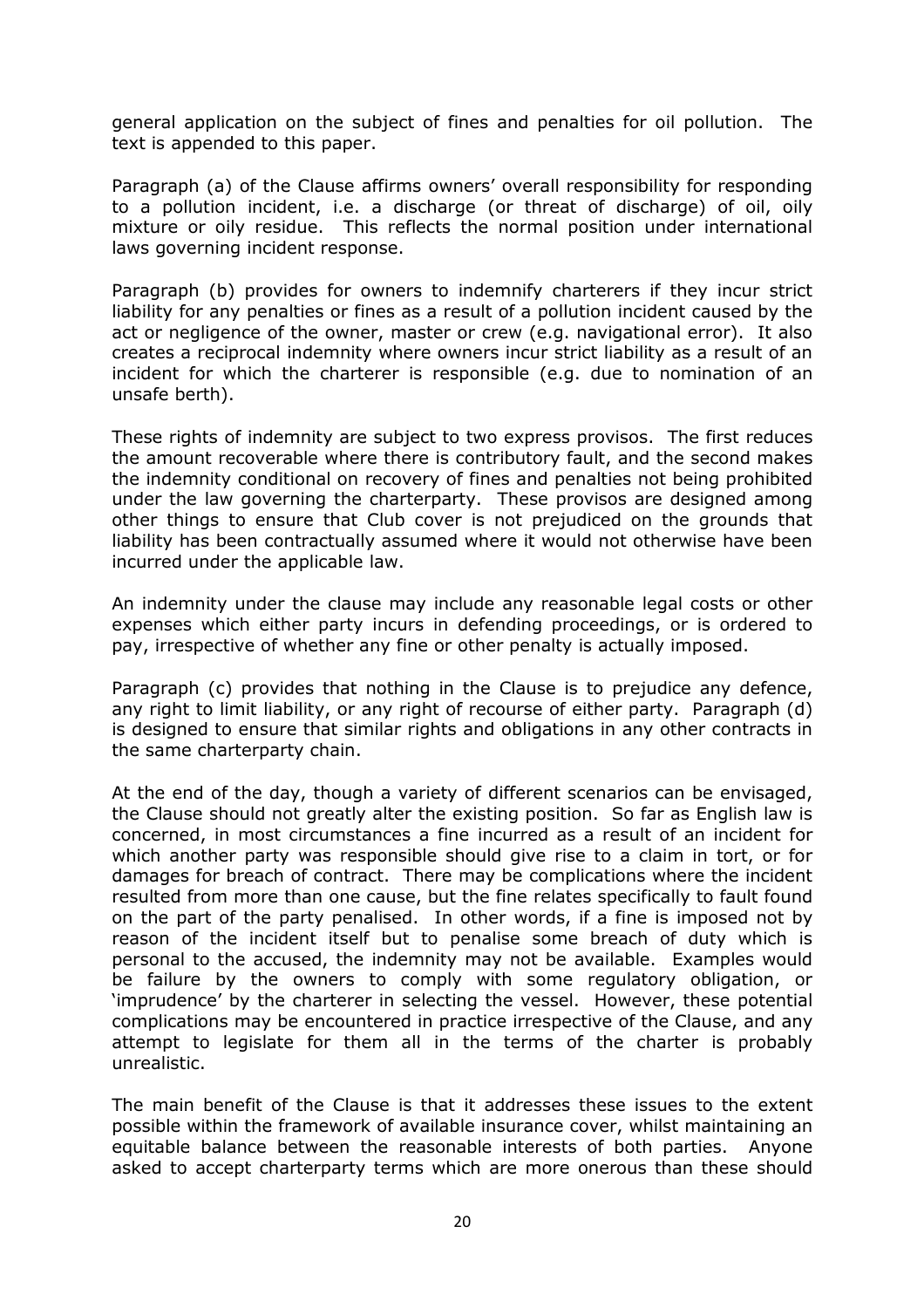consider carefully how they could operate in practice, and in particular whether they can count on P&I insurance covering any liability incurred.